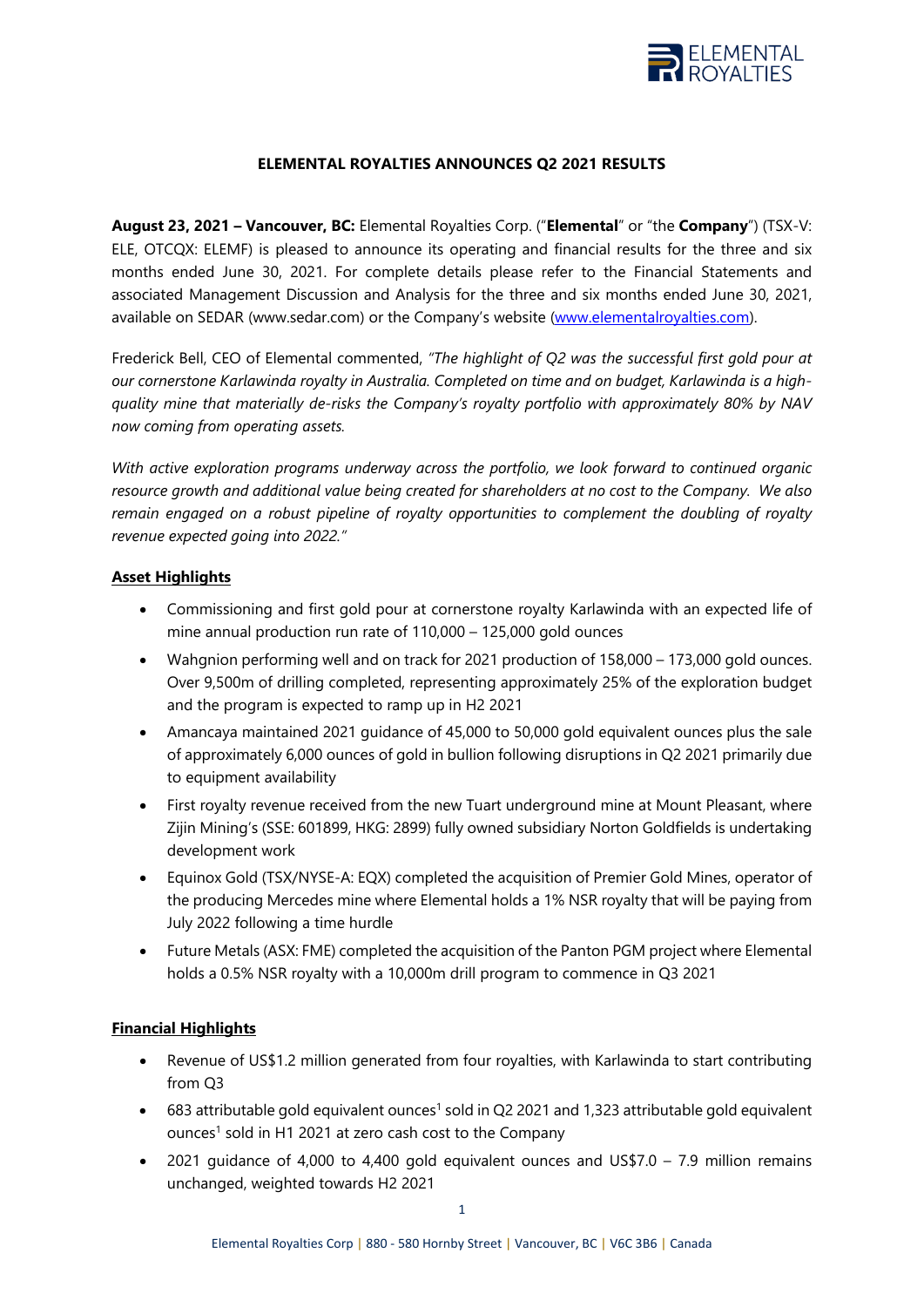

- Adjusted EBITDA<sup>1</sup> of US\$0.6 million for Q2 2021 and US\$1.2 million for H1 2021
- Net loss of US\$1.2 million for Q2 2021 and US\$2.3 million for H1 2021
- Cash and cash equivalents of US\$6.2 million as of June 30, 2021

## **Outlook**

Elemental maintains guidance of 4,000 to 4,400 attributable zero-cost gold equivalent ounces<sup>1</sup> in 2021 from its existing portfolio, weighted towards the second half of the year, with over 90% of expected revenue derived from gold.

## **Asset Updates**

## **Karlawinda (2% NSR)**

- Capricorn Metals ("Capricorn") (ASX: CMM) announced that it poured first gold on June 30, 2021 at its wholly owned Karlawinda Gold Project in Western Australia
- Gold bars weighing 12.0 kg (386 ounces) were poured and gold production (including gold in-circuit) for the first week of operations totalled 2,360 ounces
- Processing plant achieved laterite component of throughput guidance on a periodic basis with oxide/laterite blended feed in August to increase throughput rates
- Commissioning and optimisation of processing plant continuing to ramp up to guidance throughput rates on a steady state basis by end of Q3 2021 with results already showing encouraging early grade and recovery performance
- 600,000 tonnes of ore on ROM and further 1.2Mt of ore exposed in open pit. Grade control drilling completed on Bibra laterite zone validating reserve model
- Commencement of infill and near mine exploration drilling with a view to Reserve additions and the discovery of new Resources to provide mine life extensions

# **Wahgnion (1% NSR)**

- Wahgnion produced 40,592 gold ounces in Q2 2021 and sold 47,704 gold ounces in Q2 2021
- Total tonnes and ore mined remained fairly consistent and materially above the original mine plan. Ore mined was sourced mainly from the Nogbele North and Nogbele South pits and supplemented with ore from the Fourkoura pit, where mining commenced earlier this year
- Well positioned to meet 2021 guidance, with the mine expected to produce 140,000 155,000 ounces in the post-Endeavour acquisition period commencing on 10 February 2021 for a total of 158,000 – 173,000 ounces in the year
- The 2021 exploration program, with a planned expenditure of approximately US\$12.0 million, will focus on the complex and stacked lodes at Nogbele North and Nogbele South deposits. These deposits account for more than half of the Measured and Indicated Resource with drilling targeting the continuation of mineralized structures between the Nogbele pits.
- Additionally, Endeavour is targeting continuation of the Fourkoura deposit and the Hillside prospect. On the exploration permits efforts will be focused on various attractive targets such as Kafina West and Korindougou

## **Amancaya (2.25% NSR)**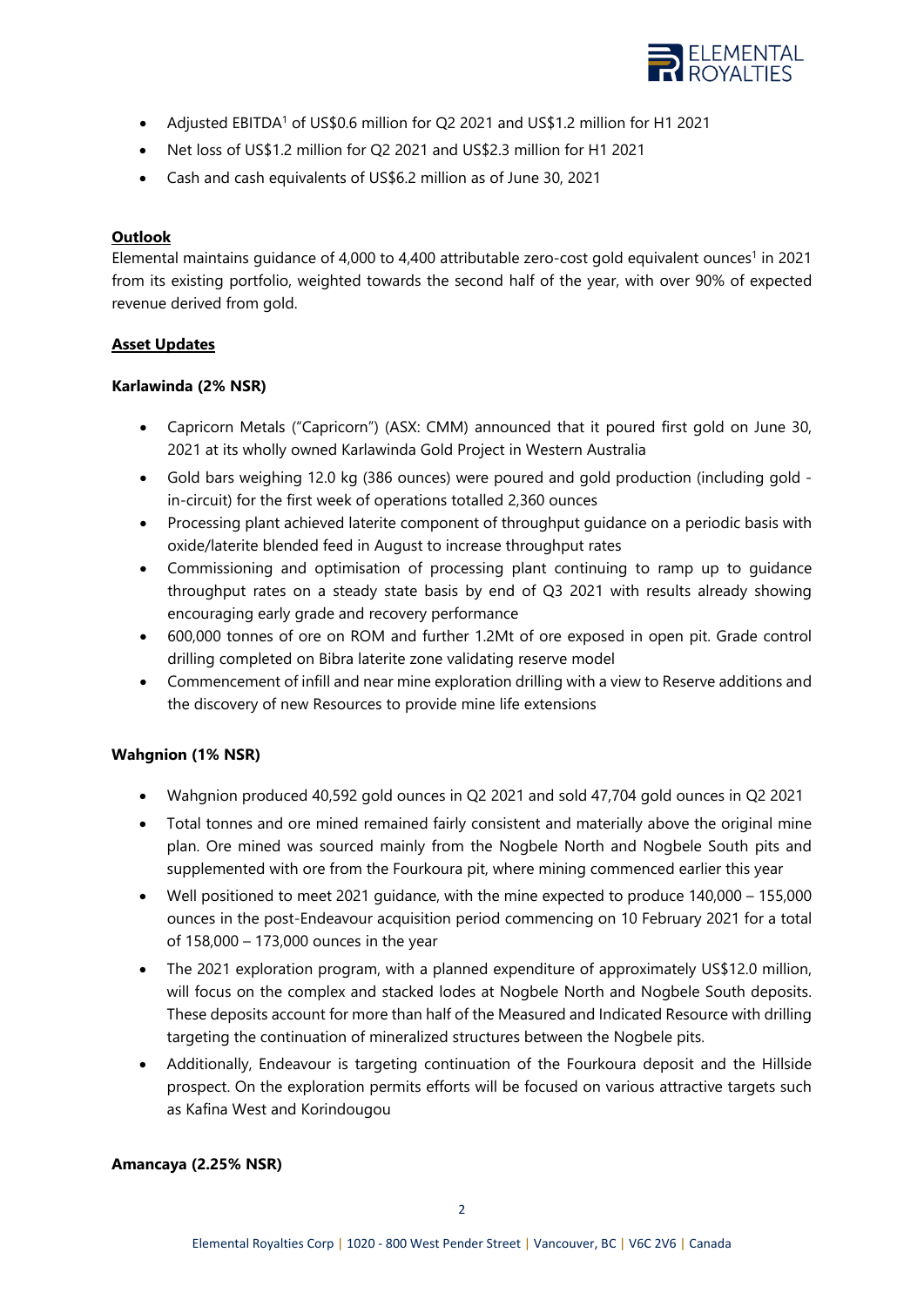

- Production at Amancaya during Q2 2021 has improved after the completion of outsourcing to a new underground mining contractor at Amancaya. A total of 8,351 gold equivalent ounces were produced during the quarter with 6,856 gold equivalent ounces sold and approximately 2,000 gold ounces in inventory awaiting sale
- Austral announced consistent monthly improvements at the Guanaco-Amancaya mine complex and expect production to gradually increase to achieve annual guidance of 45,000-50,000 gold equivalent ounces
- Amancaya has seen a continued focus on exploration and organic growth with a clear plan to extend the mine life resulting in the discovery two new veins in the immediate vicinity of the Amancaya mine workings. Highlights from the second round of drilling on these veins reported in May 2021 include:
	- o 2.41 meters @ 10.19 g/t gold and 55 g/t silver (DAM-024)
	- o 1.17 meters @ 24.98 g/t gold and 77 g/t silver (DAM-026)
	- o 4.27 meters @ 7.81 g/t gold and 33 g/t silver (DAM-019)
	- o 1.8 meters @ 3.1 g/t gold and 1.5 g/t silver (DAM-016)
- Further drilling is planned on these veins in H2 2021

#### **Mercedes (1% NSR)**

- On April 7, 2021 Equinox Gold (TSX/NYSE-A: EQX) completed the acquisition of Premier Gold Mines to create a mid-tier gold miner with 7 operating assets
- Royalty revenue is due to Elemental after the earlier of: (a) the date on which 450,000 ounces of gold equivalent have been produced after July 28, 2016 or (b) the sixth anniversary of that date (July 28, 2022). Elemental expects that as a result of the COVID-19 stoppages, the start of royalty payments are likely to be payable from July 28, 2022, rather than the 450,000 ounce production hurdle
- The focus at Mercedes is currently on the promising, fast-evolving Diluvio/Lupita/San Martin system while also implementing continued exploration, underground development, and mill maintenance programs with the intention of returning to full annual production of approximately 80,000 to 90,000 ounces
- Equinox have guided gold production at Mercedes of 30,000 to 35,000 ounces for the period post-acquisition on April 7, 2021 to December 31, 2021

#### **Laverton (2% Gross Revenue Royalty)**

- On April 20, 2021, Focus Minerals released a Stage 1 Pre-Feasibility Study ("PFS") for restarting the Barnicoat Mill across only 21% of Focus' Mineral Resource base with substantial potential for resource growth at Elemental's Beasley Creek deposits, which remain open along strike and where additional infill drilling may lead to an upgrade of the existing higher grade, shallow Inferred Resources. Recent results from Beasley Creek and Beasley Creek South included:
	- o 16 meters @ 3.62 g/t gold (21BSDD002)
	- o 11 meters @ 2.27 g/t gold (21BSDD003)
	- o 9 meters @ 2.57 g/t gold (21BSRC019)
	- o 9 meters @ 2.32 g/t gold (21BSDD006)
	- o 7 meters @ 2.84 g/t gold (21BSDD005)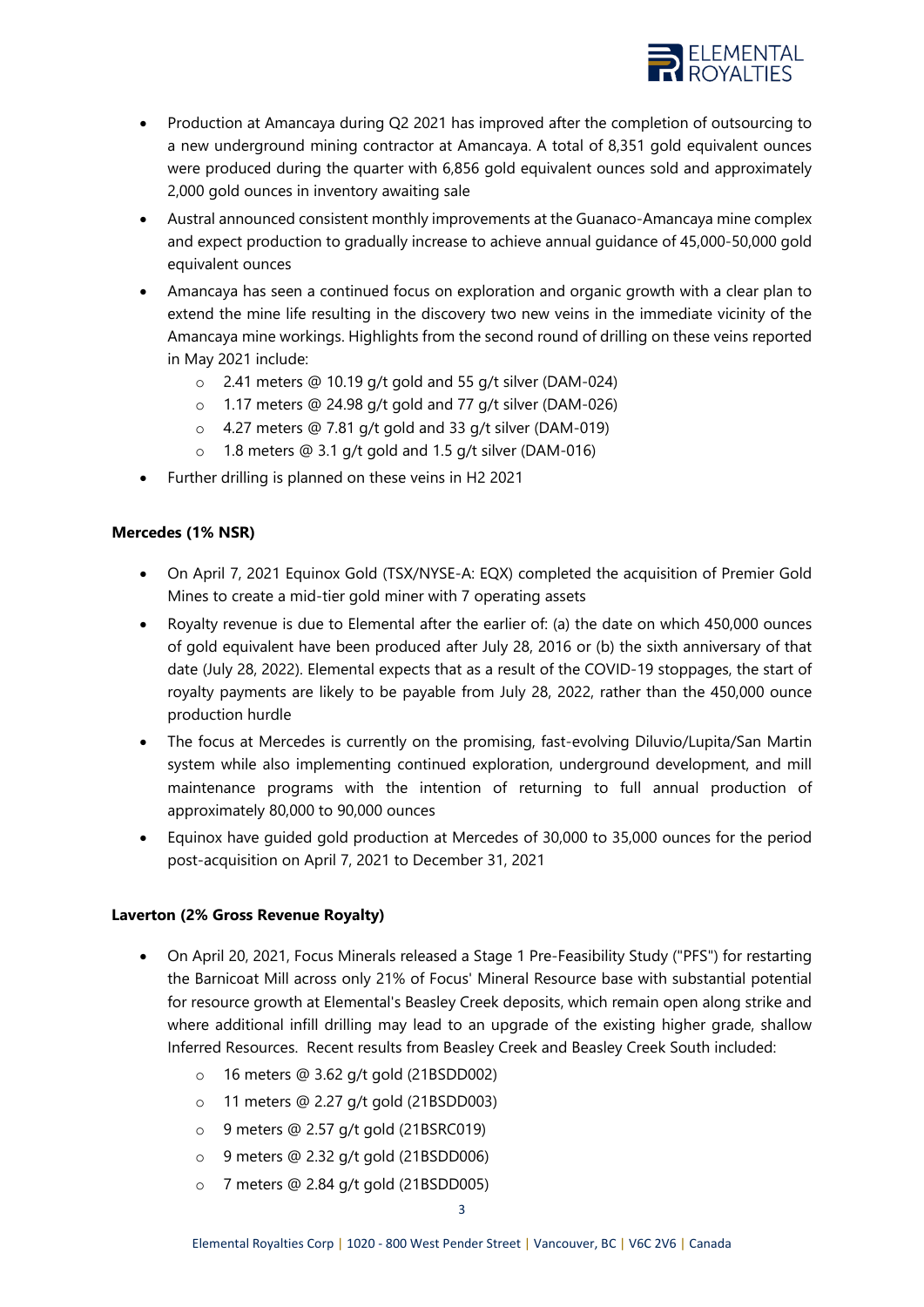

- o 4 meters @ 4.88 g/t gold (21BSDD005)
- Geotechnical, metallurgical and hydrogeological studies are being advanced with the objective of increasing grade and tonnage of ore feed from Beasley Creek for the Stage 2 Laverton PFS
- Resource update for Beasley Creek expected in the December 2021 quarter

#### **Kwale (0.25% Gross Royalty)**

- In Q2 2021, Base Resources (ASX: BSE) produced 88,735 tonnes of ilmenite, 20,116 tonnes of rutile and 7,511 tonnes of zircon, selling 93,959 tonnes of ilmenite, 24,597 tonnes of rutile, and 8,388 tonnes of zircon
- Mining operations continued according to plan on the South Dune orebody with mined tonnage increasing slightly
- Global pigment demand continued to strengthen through the quarter as Chinese pigment producers continued to operate at near capacity output levels while western pigment producers have now returned to full production following a gradual ramp up since the COVID-19 related production cuts in late 2020

#### **Mount Pleasant (5% NPI or A\$10/oz Royalty)**

- Initial underground development is underway on the Tuart orebody, one of the material resources covered by Elemental's royalty at Norton Goldfields' Mount Pleasant Operations
- Tuart has a historical JORC 2012 compliant Indicated Resource of 212,000 ounces of gold at 1.8  $q/t$  and Inferred Resource of 232,000 ounces of gold at 3.8  $q/t^2$  on both conceptual underground and open pit mineralisation

#### **Panton (0.5% NSR)**

- Future Metals NL (ASX: FME) acquired Great Northern Palladium Pty Ltd ("GNP"), which owned 80% of the Panton project, and subsequently exercised an option over the remaining 20%
- A 10,000m diamond drilling program is expected to commence in Q3 2021
- Specialist PGM metallurgical consultant appointed to review historical flotation test work, confirms metallurgical recoveries for of 81.4% 3PGM (platinum, palladium and gold) recovery to a low mass pull (2.5%) concentrate grading 271 g/t 3PGM
- Panton has a Measured and Indicated JORC (2012) Resource of 12.2Mt @ 2.46g/t Pd, 2.25g/t Pt, 0.3g/t Au, 0.26% Ni, 0.07% Cu for 963,000 ounces Pd and 878,000 ounces Pt; and an Inferred JORC Resource of 2.2Mt @ 2.0g/t Pd, 1.9g/t Pt, 0.3g/t Au. 0.31% Ni, 0.11% Cu, for 139,000 ounces Pd and 129,000 ounces Pt<sup>3</sup>

#### **Western Queen (A\$6 to A\$20/oz Royalty)**

- Rumble has completed and announced three phases of over 30,000m of Diamond Core, RC and AC drilling
- Database compilation and associated resource estimation work for the multiple resource zones has commenced and is expected during Q3 2021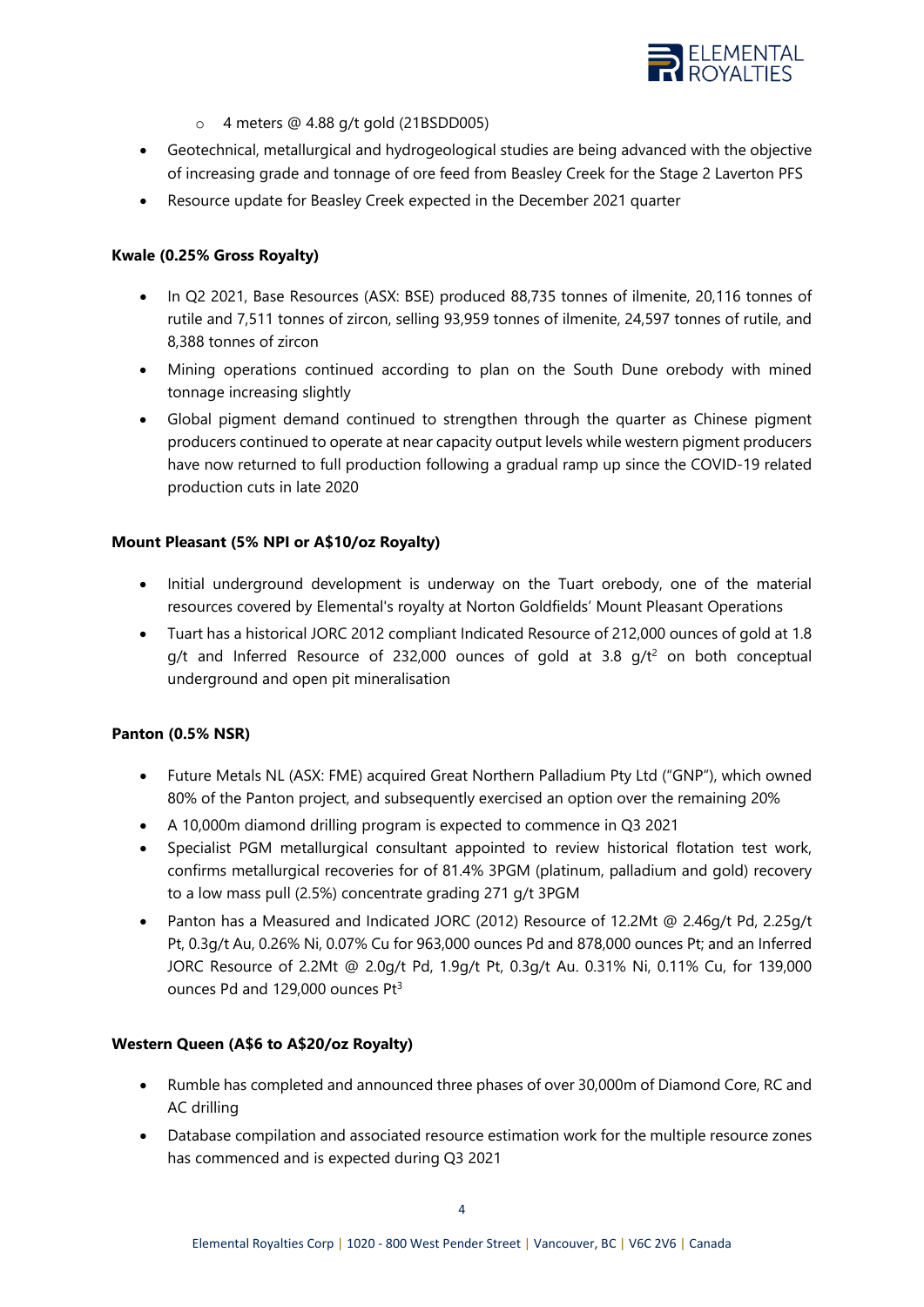

#### **On behalf of Elemental Royalties Corp.**

**Frederick Bell**

CEO and Director

## **Corporate Inquiries:**

Dustin Zinger, Investor Relations Manager Corporate Website: [www.elementalroyalties.com](http://www.elementalroyalties.com/) Direct: +1 (604) 653-9464 Email: [dustin@elementalroyalties.com](mailto:dustin@elementalroyalties.com)

Elemental is a proud member of Discovery Group. For more information please visit: [www.discoverygroup.ca](http://www.discoverygroup.ca/) or contact 604-653-9464.

TSX.V: ELE | OTCQX: ELEMF | ISIN: CA28619L1076

## **About Elemental Royalties**

Elemental is a gold-focused royalty company listed on the TSX-V in Canada and provides investors with lower risk precious metals exposure through a portfolio of nine high-quality royalties. This enables investors to benefit from ongoing royalty revenue, future exploration upside and low operating costs. Elemental's experienced team seeks to secure royalties in advanced precious metals projects, run by established operators, from its pipeline of identified opportunities.

#### **Qualified Person**

Richard Evans, FAusIMM, is Senior Vice President Technical for Elemental, and a qualified person under National Instrument 43-101 – Standards of Disclosure for Mineral Projects, has reviewed and approved the scientific and technical disclosure contained in this press release.

## *Neither the TSX-V nor its Regulation Service Provider (as that term is defined in the policies of the TSX-V.) accepts responsibility for the adequacy or accuracy of this press release.*

*<sup>1</sup> Elemental has included certain performance measures in this press release that do not have any standardized meaning prescribed by International Financial Reporting Standards (IFRS). The Company's royalty revenue is converted to an attributable gold equivalent ounce basis by dividing the royalty revenue received in a period by the average gold price for the same respective period. The presentation of this non-IFRS measure is intended to provide additional information and should not be considered in isolation or as a substitute for measures of performance prepared in accordance with IFRS. Other companies may calculate these non-IFRS measures differently. The production forecast was derived using information that is available in the public domain as at the date hereof, which included guidance and estimates prepared and issued by management of the operators of the mining operations in which Elemental holds an interest. The production forecast is sensitive to the performance and operating status of the underlying mines. None of the information has been independently verified by Elemental and maybe subject to uncertainty. There can be no assurance that such information is complete or accurate.*

*2 The Tuart deposit in Elemental's Mt Pleasant royalty area has been assigned a historical resource estimate on both conceptual underground and open pit mineralisation on the basis of Norton Gold Fields Limited's announcement dated February 3, 2015, titled "January 2015 Mineral Resource & Ore Reserve update". The estimate was prepared by Norton Goldfields Ltd (ASX: NGF) in accordance with the JORC Code 2012 for the situation at Dec 31, 2014, and is available on the ASX website at: [https://www.asx.com.au/asx/statistics/displayAnnouncement.do?display=pdf&idsId=01596085.](https://www.asx.com.au/asx/statistics/displayAnnouncement.do?display=pdf&idsId=01596085)* 

*Elemental believes that the resources disclosed are fundamentally reliable but they should not be relied*